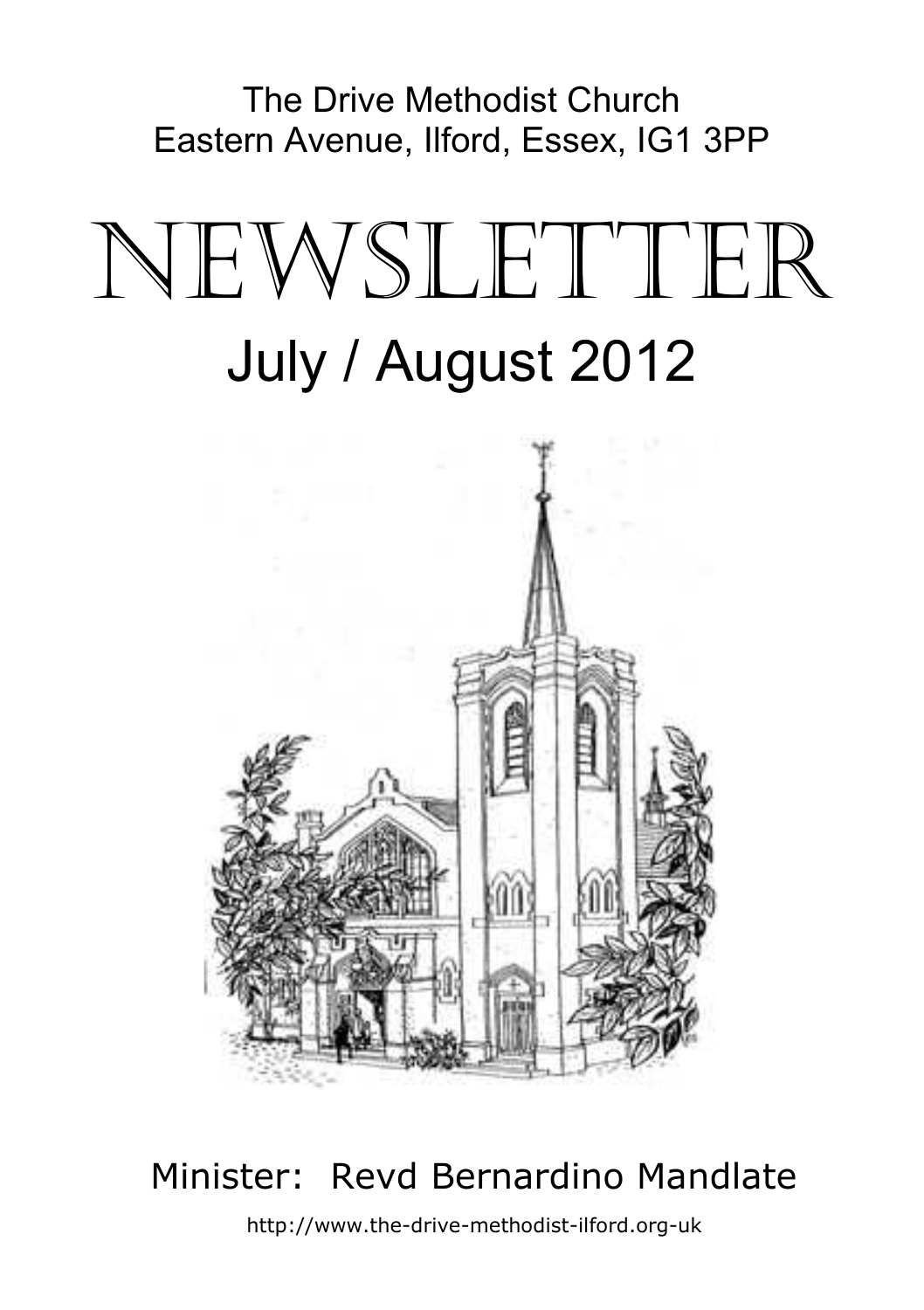## **From Bernardino Mandlate**

Friends

Summer is here with all that it brings, the joy of 'warm sunshine?!' and the nice smell of barbeques around us, watching wet Wimbledon and of course this year we have the Olympics on our doorstep to enjoy.

I don't have any tickets for the games but I intend to watch as much as I can on TV and may be feel the ambiance through visits to Westfield; who knows one may come across some of the athletes doing their shopping or even having a McDonalds or a decent coffee in the many coffee shops available. I hope some of you will do the same. I know some amongst you have tickets for some of the events. When you do go, have fun and enjoy yourself. Stay safe and I pray that God will be with you in the joyful noise of the stadium. As it warms up, I pray that those of you who find it difficult to come

out when it is not so warm will take the opportunity to venture out and feel the fresh air outside, mingle with others and catch up with what's happening around our community and town. Take it easy though, don't rush yourselves.

Those of you taking a break from Ilford and going somewhere nice, I pray for travelling mercies and that God will allow you to have the fun you are looking for and the rest we all deserve. I also pray that the sun may shine more days and be warmer for all to enjoy and find an opportunity to wear short sleeves. As you do whatever it is that you may have chosen to do this year, remember that God is making it possible for you to do that. Be grateful to Him and be mindful of those less fortunate.

During this summertime I am asking all of you to spare a thought for the life of the Circuit to which belong as it goes through challenging times. A copy of the circuit policy is in one of the pages of this newsletter. Read it carefully and weigh the implications thereof for the circuit and for each of the churches in the circuit. There is a shortage of local preachers which places a burden on the few still available. The number of preaching appointments that can be filled each quarter is decreasing. Some of the churches may be challenged to change their worshiping times on Sundays so as to enable staff members to do more than one service some Sundays to cover all the preaching slots.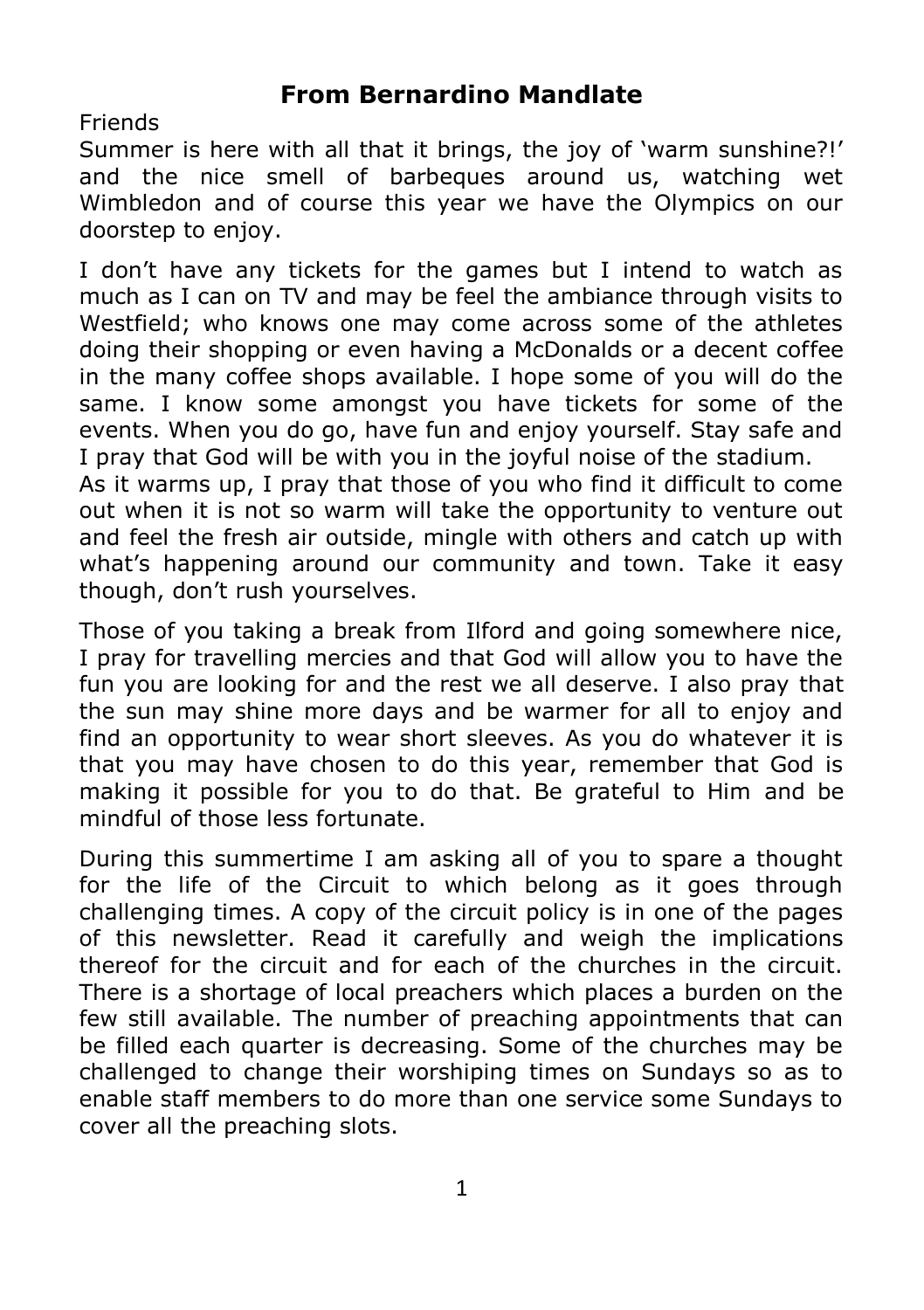God willing, we will be able to adjust to new ways of doing things for the benefit of the circuit as a whole. It will be tough at times, but not the end of the world. Things will get better at some point when we get used to the adjustments we will have to make.

I pray for God's bless and every one of you as individuals, as families and as a church community. Please pray for each other and for those who pray for you too.

May the peace of God be always with you. Have a good summer God bless **Dino**

#### **Holiday Time ?**

This is a two month edition which covers July and August. A time when some of us will be travelling and holidaying either in this country, or abroad.

If you are travelling in Britain, and intend to visit a Church whilst away, please give our regards and good wishes to them, and if you wish, please take them a copy of our newsletter. If you were to bring a copy of their newsletter back, I would be pleased to see it.

Once you have enjoyed your break, why not write a short article telling us about the places you visit, and your experiences.

#### **Roy Brunnen.**

#### **Family News.**

#### **Birthdays.**

29<sup>th</sup> July is the birthday of Tim Wright 19<sup>th</sup> August is the birthday of Bambo Banjo

We have received news that Pamela and Gerry Murphy's son Toby and his wife have a new baby boy called Louis. Pamela was a member and local preacher here until she and Gerry moved to Devon.

#### **Roy Brunnen.**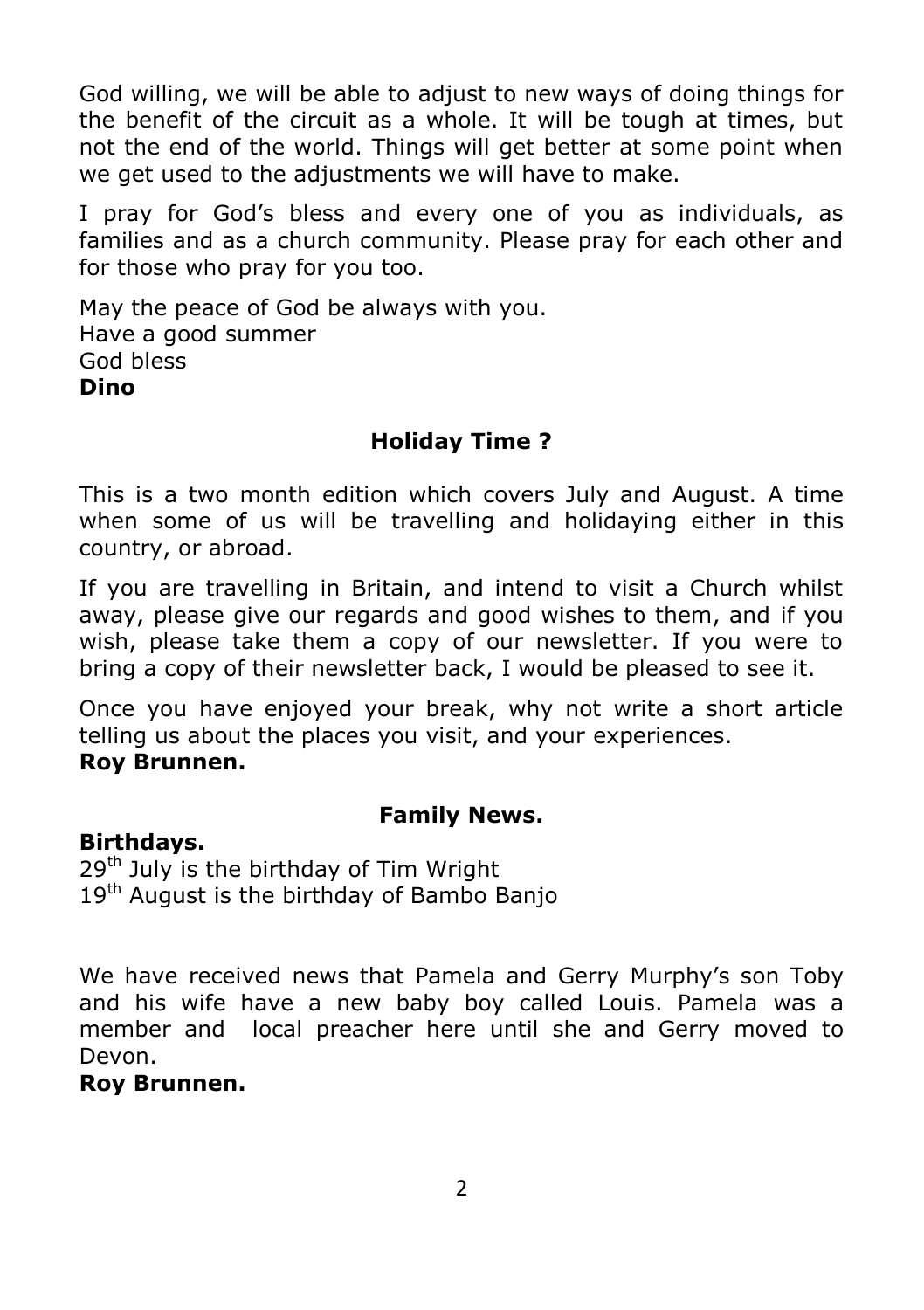## **Junior Church**

During the school summer holidays there may be times when it won't be possible to have a Junior church or crèche. This is because many of our staff will be away,

Please feel free to either sit with your children at the back of the church or stay in the parlour so your children can play whilst you listen to the service through the loud speaker. Please note children must be supervised at all times.

Jo Wright

## **BBQ 1st July at the Rodings**

Please come along to the annual church BBQ at the Rodings. It will start at approximately 1pm after our anniversary service.

There is a list at the back of the church for you to let us know what food you will be bringing.

If you require a lift to the Rodings then please speak to Jo or Michelle and bring a garden chair if possible.

Jo and Michelle

## **CHURCH FELLOWSHIP**

Carol Dawson, our Circuit Key Worker came to our June meeting and presented an inspiring account of her work in Redbridge schools, introducing the Christian Faith. She gave us a moving and thought provoking demonstration of "Godly Play" involving the Old Testament account of the Israelites' crossing of the Red Sea. The children respond with interesting comments. Carol is prepared to come and take part in a Sunday morning service.

On Tuesday July 3rd, our last meeting of the 2011/2012 programme, Janet and Roy Brunnen will share some of their favourite music with us. Do come along at 8.00pm for a relaxing evening. Refreshments and lifts are available.

We shall also spend a little time planning what to do for the 2012/2013 season. I think it is sad that there are no other meetings here of a Christian and sociable nature during the week, and we are keen to continue to meet.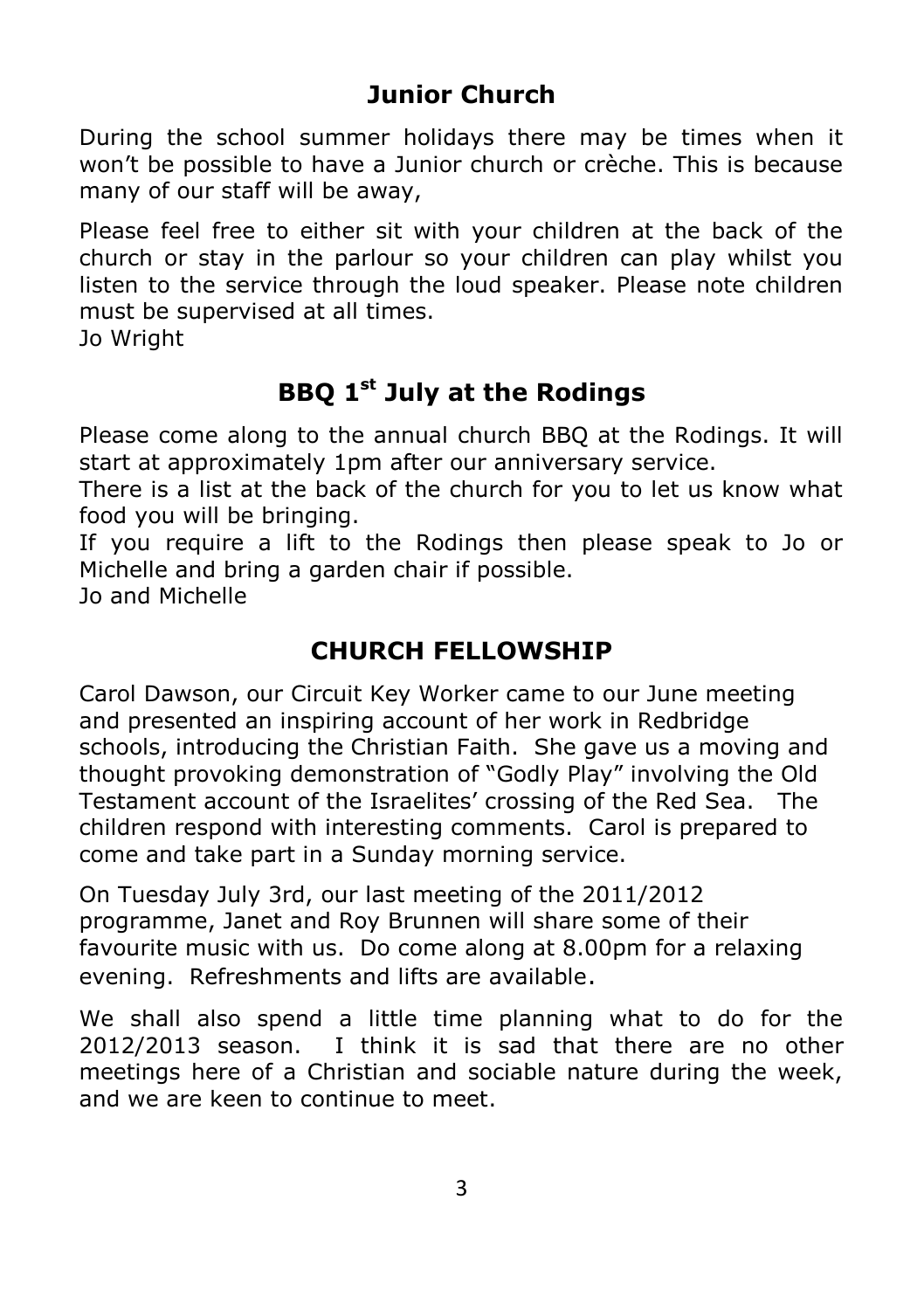The 2011 celebrations of the publication of the tercentenary of the publication of the "King James Bible" revived interest in reading it. Perhaps we should engage in some Bible Study evenings and talk about our faith?

#### **Frank Sayers**

## **Celebration in Song Saturday 14th July 2012 at 7.30 pm**

The New Essex Choir will be giving a concert of light music in the church, followed by a buffet supper in the hall. The programme continues the summer of celebration theme with music from Merrie England, My Fair Lady, Gilbert and Sullivan operettas and folk songs. The conductor will be Lawrence Tatnall whose grandmother was once organist at The Drive.

Tickets £12 (children £6, under fives free) available from **Brian Taylor**

## **CIRCUIT SAFEGUARDING TRAINING**

I am so pleased to report that here at The Drive those who lead or assist in the care of children or vulnerable adults have made a huge effort to respond to the call from the Methodist Conference to undertake Foundation Training in Safeguarding. In all 24 people attended the training which was kindly hosted by Gants Hill, Becontree Heath and Ilford Lane churches.

Feedback from the training has been positive with many people requesting more information. On behalf of our church I would like to give our thanks to Reverend Jan Atkins for her time and commitment in providing this valuable training. Great effort everyone. Thank you

There are plans for further training so watch this space! **Lorraine**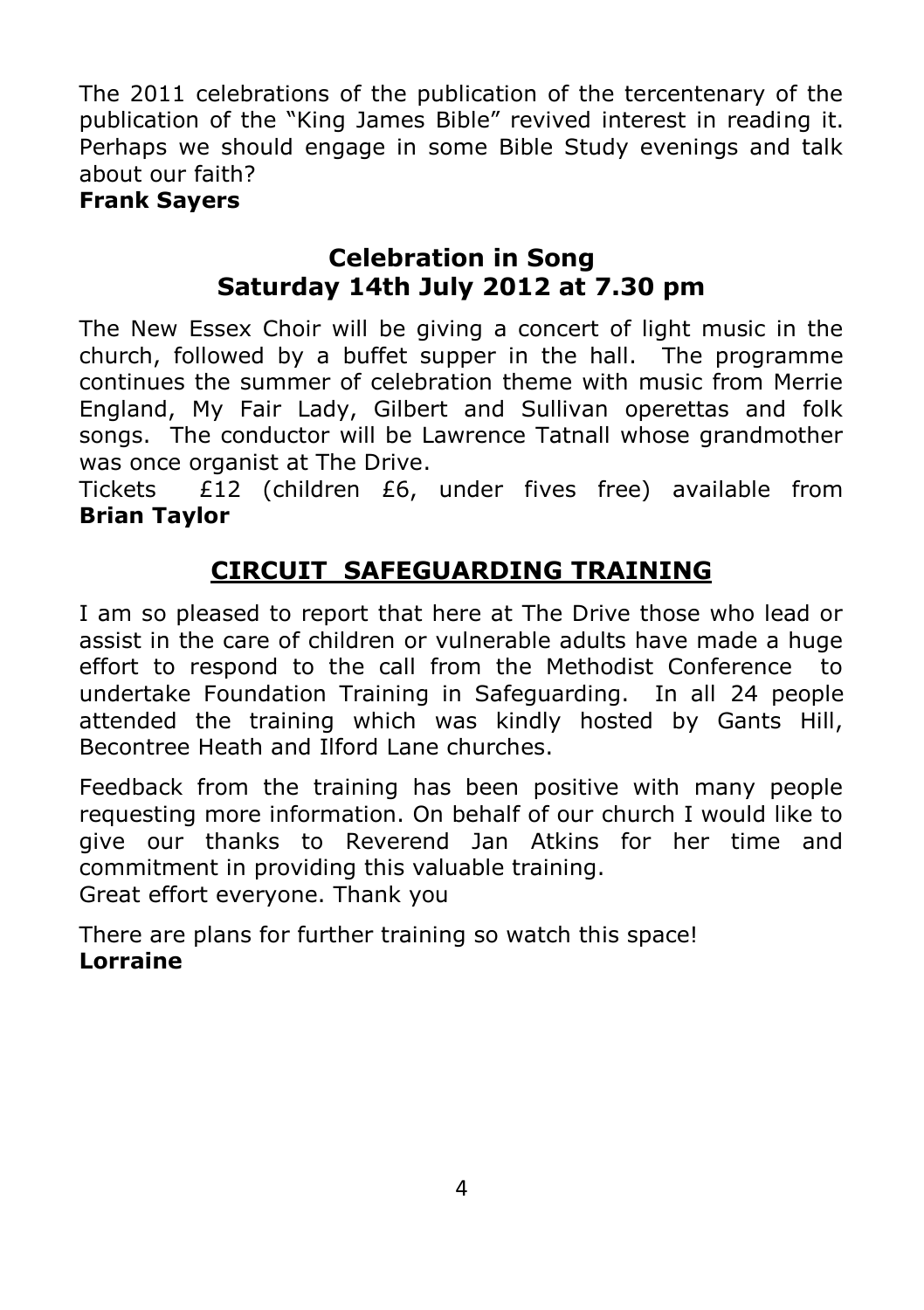## **Diamond Jubilee Afternoon Tea**

On Saturday 16<sup>th</sup> June we at the Drive celebrated Her Majesty the Queen's 60 Years as our Monarch. This day was also her Majesty's official Birthday, which marked her 86 years. It was also very good to see His Royal Highness The Duke of Edinburgh back at her side after his illness.

Our celebration officially started at 2pm with games outside and in for both young and older people. Andrew took some of the young people off to play games, a session of making items was led by share a skill leaders, live music was played throughout by the Earl Gray Swing Band led by Jeff Wragg.

A raffle was organised by Corinne Smith who was helped by Alan Spennock to sell the tickets. The whole afternoon was organised by Janet Wragg who talked many of the Church members into helping. Jo Wright deserves a particular mention, as she had the task of providing the teas.

The afternoon was well supported, and all tickets for afternoon tea were sold. At 3pm the National Anthem was played and sung, which marked the start of afternoon tea which was enjoyed by all those who had bought tickets. It was a pity that a few people had to be turned away due to all tickets having been sold.

At 4pm the bonny baby competition was held, but Bernardino found it impossible to make a choice for a winner from the four little ones who were entered, so they all got a prize. They were then presented with a certificate each during the Service on Sunday morning. The final activity was the drawing of the raffle, which took some time, as there had been many prizes donated.

Our sincere thanks to all those who gave their time to make the event happen.

#### **Roy Brunnen**

#### **Thank You**

Thank you to all those people who donated cakes, gift vouchers and their time to make the Jubilee tea party a success. **Jo Wright**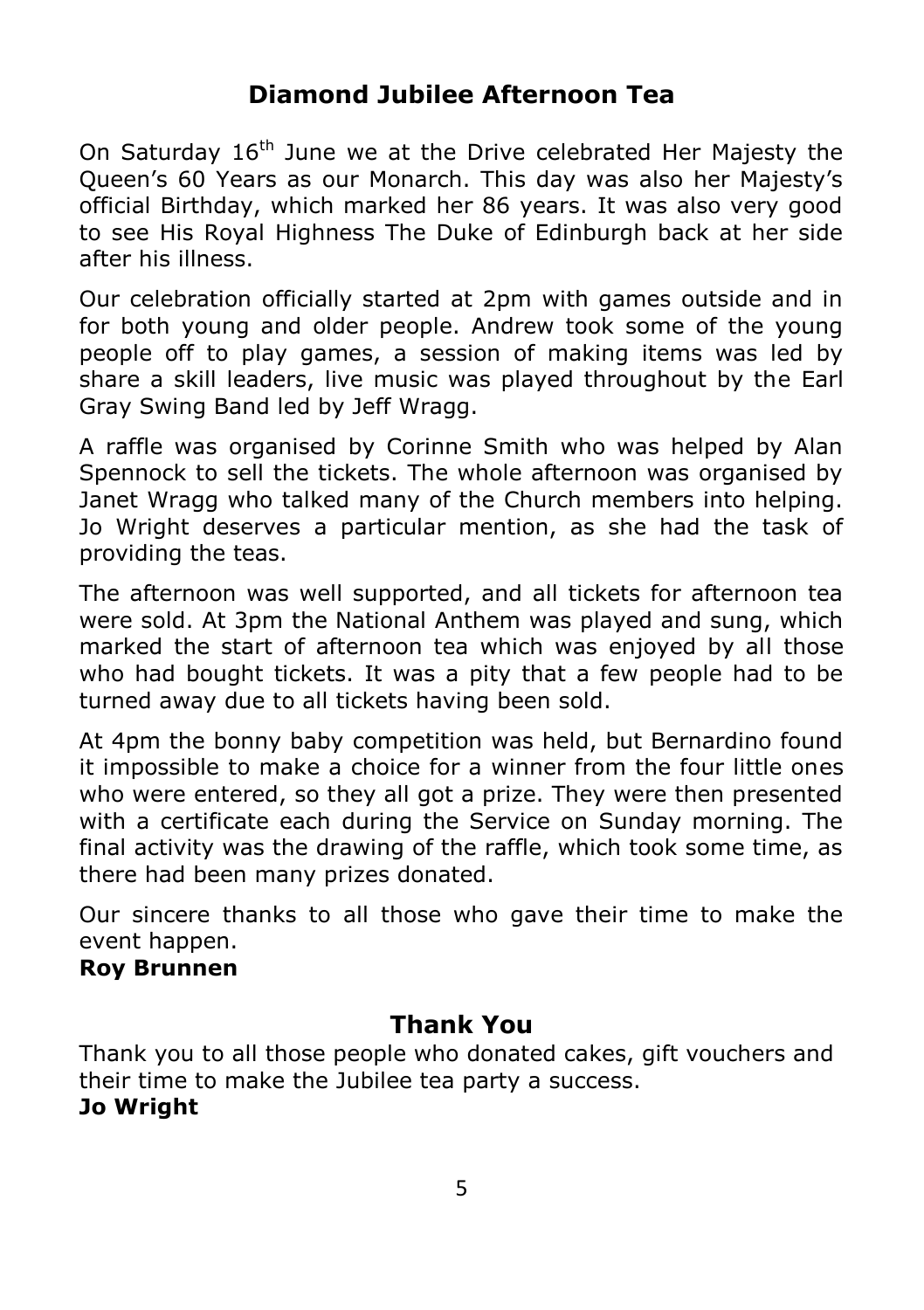## **A Diamond Jubilee Thank you**

Many, many thanks to everyone who helped make the Diamond Jubilee Celebration a success.

From the initial printing of the tickets to the final raffle draw, everyone involved worked hard to ensure that everything went smoothly, and all the guests enjoyed themselves.

Stars of the day were the contestants in the baby and toddler competition, well done all of you.

My thanks once again, to you all. **Janet Wragg (Mrs Bossy Boots !!)**

## **We Braved The Weather - 1 Stan Singleton and Ruth Joyce**.

On the 3<sup>rd</sup> June, Dad and I decided to enter the Diamond Jubilee spirit and go to watch the pageant. Armed with 2 tickets for the Westminster Disabled viewing area, plus the Church wheelchair, we ventured forth. Making full use of the lifts at Hainault, Stratford and Westminster, we arrived to find a lot of other people had the same idea! Unfortunately, we encountered some rather mean spirited able bodied people who had taken up residence in the disabled area. However, once we pointed out the error of their ways, it was all systems go. The flotilla with the thousand boats was an amazing sight, we sang 'Land of hope and glory' with gusto and waved our hats at the Queen and Prince Philip and she definitely saw us and waved back! There was a fantastic patriotic atmosphere, un dampened by the cloudbursts, which was made all the more enjoyable when a kind lady near us passed Dad a glass of champagne with a strawberry in it so he could toast the Queen's health. So incredibly kind.

Needless to say, we joined thousands of people heading home at the same time and this was when we saw the best in everyone, as once people saw the wheelchair, without exception they opened a path for us to go first. Consequently, we got home at a civilised time and happy to look back on a 'once in a lifetime' opportunity. **Ruth Joyce**.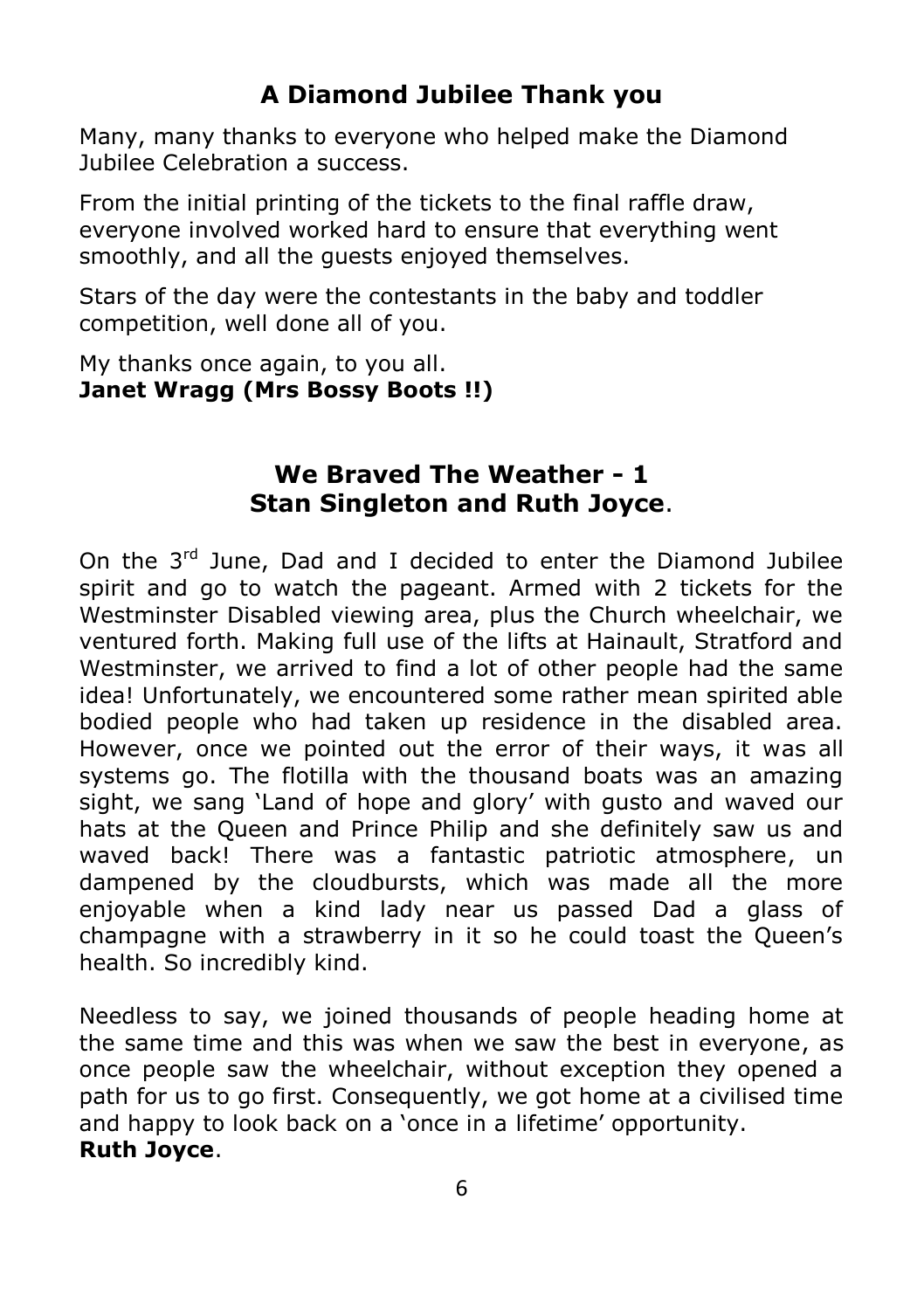## **We Braved The Weather – 2 Flagging beside the Thames**

After church on 3<sup>rd</sup> June, Thea and I met friends and travelled to Waterloo to catch a glimpse of the pageant. We had researched the area, the placement of the large screens, picked out places that were elevated and would give us and the children a good vantage point. We had decided to try and find somewhere to see the flotilla with our own eyes and then agreed that if we couldn't, we'd cross the river and find a screen to watch it on.

Along with quite a few others, we left the tube at Waterloo station; it was only then that we realised how many people were there with the same idea as us. Once on the concourse it took us about 5 minutes of shuffling along before we could get out of the station! We made for County Hall, planning to have a lovely view and perhaps a drink while we watched and waved our flags. Unfortunately many, MANY others had gone that way before us and so we were held in a corral by security guards before eventually being let through and being held again. That was when the police told us it was too crowded and my friend told me that she was frightened of crowds, so we set off walking!

The embankment was piled four deep all along and people hung from every available stairway and walkway of the Royal Festival Hall, so we hurried down to Waterloo Bridge which would take us over to the Southbank where there were big screens. But time had marched on and the bridge was closed for safety reasons because it was less than 90 minutes until the queen sailed beneath.

When we arrived at Temple station tired but ready for the walk to the nearest screen, we turned out of the station and saw hundreds of people standing at the top of the road – it was built on a hill and we managed to stand halfway up the road, cracking open the sandwiches, chatting to our neighbours and sipping a very grownup, British drink to wait for the Queens boat. Sadly we spent quite a while watching the barest tops of boats sailing by, then suddenly we saw a special flag – the Royal standard! The boat passed along quickly and then suddenly we saw the figure of a woman, near the back of the boat in a yellow-ish outfit and looking out at us – the whole crowd shouted, cheered and waved flags, the children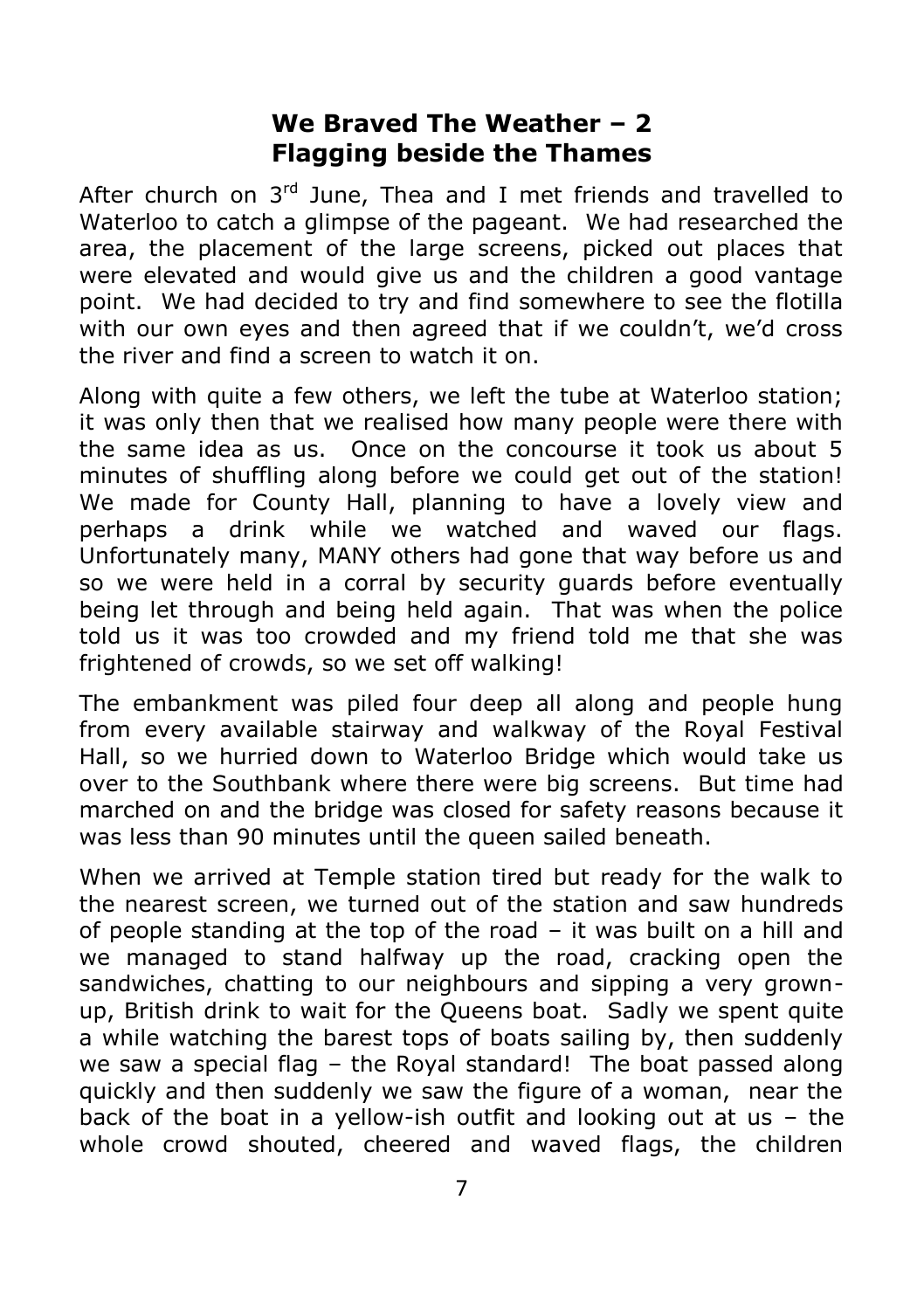dancing around excitedly. In all the excitement i shouted to Thea to get her camera out but she misheard me and waved a flag that was still rolled up in it's plastic sleeve!! We fell about laughing while the crowd dispersed but something nagged at me; the Queen wouldn't have been standing at the back of her own boat. My friend disagreed with me and remained certain that we had seen the Queen.

We left as the rain began to fall in earnest and chatted about our experience on the ride home. We agreed that we would do it again, half the fun had been in trying to find a position to view the pageant, and the atmosphere was brilliant. It was good to really be a part of something that was historic. Even if the evening news did show that it was not the Queen but Camilla who wore a yellow-ish outfit...!

#### **Michelle Garner**

#### **Raysin Hope.**

The brain tumour support group has been meeting for over 6 months now and volunteers are pleased to be told how important the monthly meetings have become to both patient and carer. There are opportunities for speakers to talk about various health issues and should they wish, people can also share personal experiences on life after diagnosis. The venue in Romford is not too far from Queens Hospital and offers excellent facilities for our group.

The need for more funding into the research of brain tumours is a priority and to this aim the Brain Tumour Consortium, including Brain Tumour UK, invited people to join them at the House of Commons on Wednesday  $13<sup>th</sup>$  June to lobby our MPs. I accepted the invitation and was pleased to meet my MP Lee Scott who was most informed and responsive to our campaign.

The Raysin Hope newsletter will be available shortly.

Thank you for your support. **Anne Dellow.**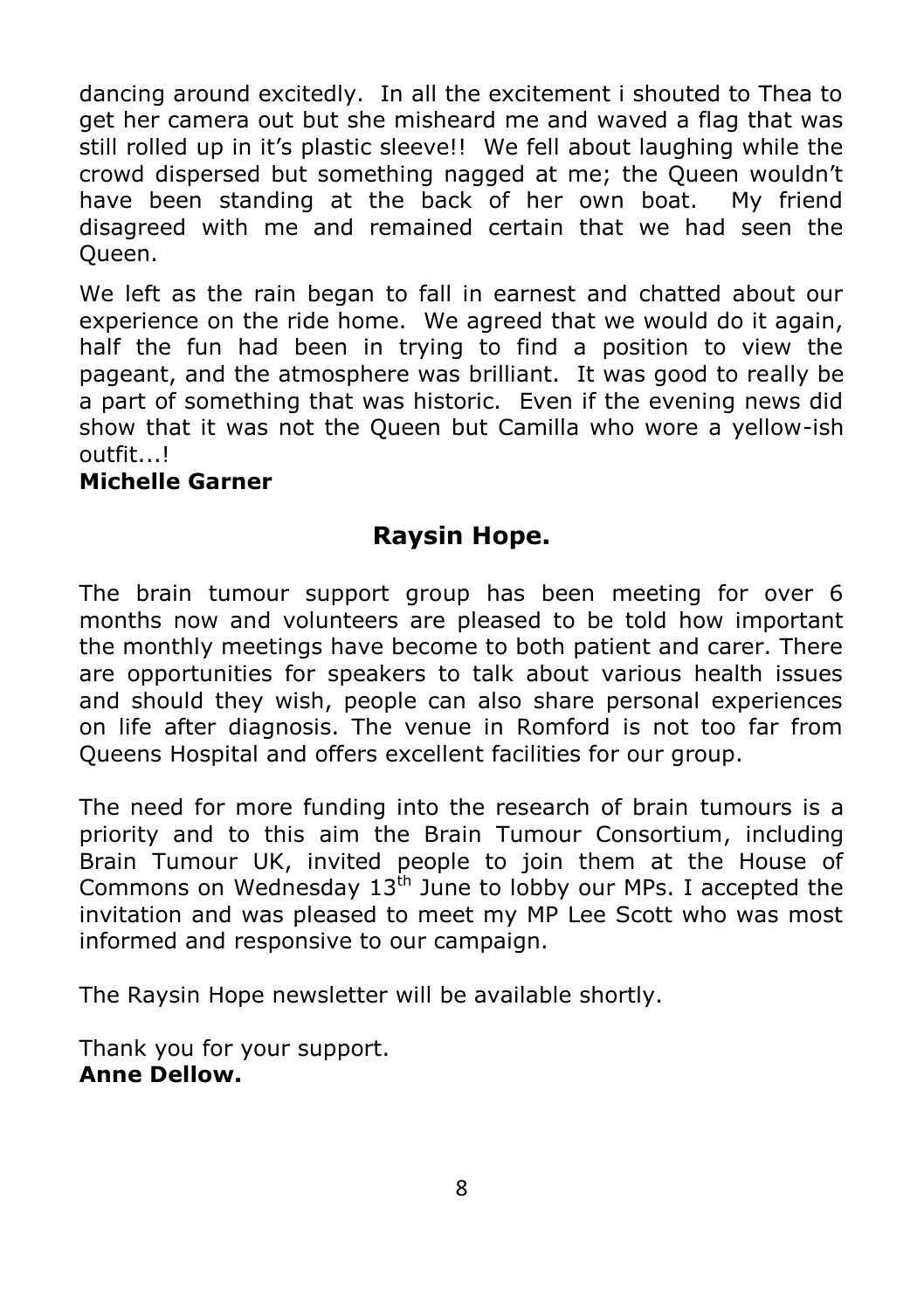## **MUSIC MATTERS**

The Drive provided singers from our choir and Junior Church for a slot at Fun in the Park, a fun activity day at Barkingside Recreation Ground organised by the North Ilford Fellowship of Churches. Joining singers from Gantshill Methodist and St George's Anglican churches, they sang a variety of Christian songs to an appreciative audience. You may have seen the photographs of this event on display in the church.

At 8:30pm on Thursday  $5<sup>th</sup>$  July, the Choir will mark the end of their summer term with a short service of Evening Prayer in the church. Everyone is welcome to join us and there will be refreshments served after the service. This is becoming an annual fixture and coming as it does around the start of July, we like to think of it as part of the celebration of our Church Anniversary each year.

I've been keeping an eye on the hymns and songs chosen for worship since we started using *Singing the Faith* in January, and the statistics show that we have already used over 100 different hymns and songs in those six months, and more than a third of those are songs that were not in *Hymns and Psalms.* The most used hymn so far is no. 323 *I will sing the wondrous story*, which has been chosen four times.

It is good to see our church being used by local groups for concerts – the New Essex Choir have an evening entitled *Celebration in Song* on Saturday 14<sup>th</sup> July with a varied and entertaining programme conducted by their new musical director Lawrence Tatnall (grandson of a former Eastern Avenue Methodist organist). Do support them if you can – Brian and Kathleen Taylor will be happy to sell you a ticket!

#### **Andrew Taylor**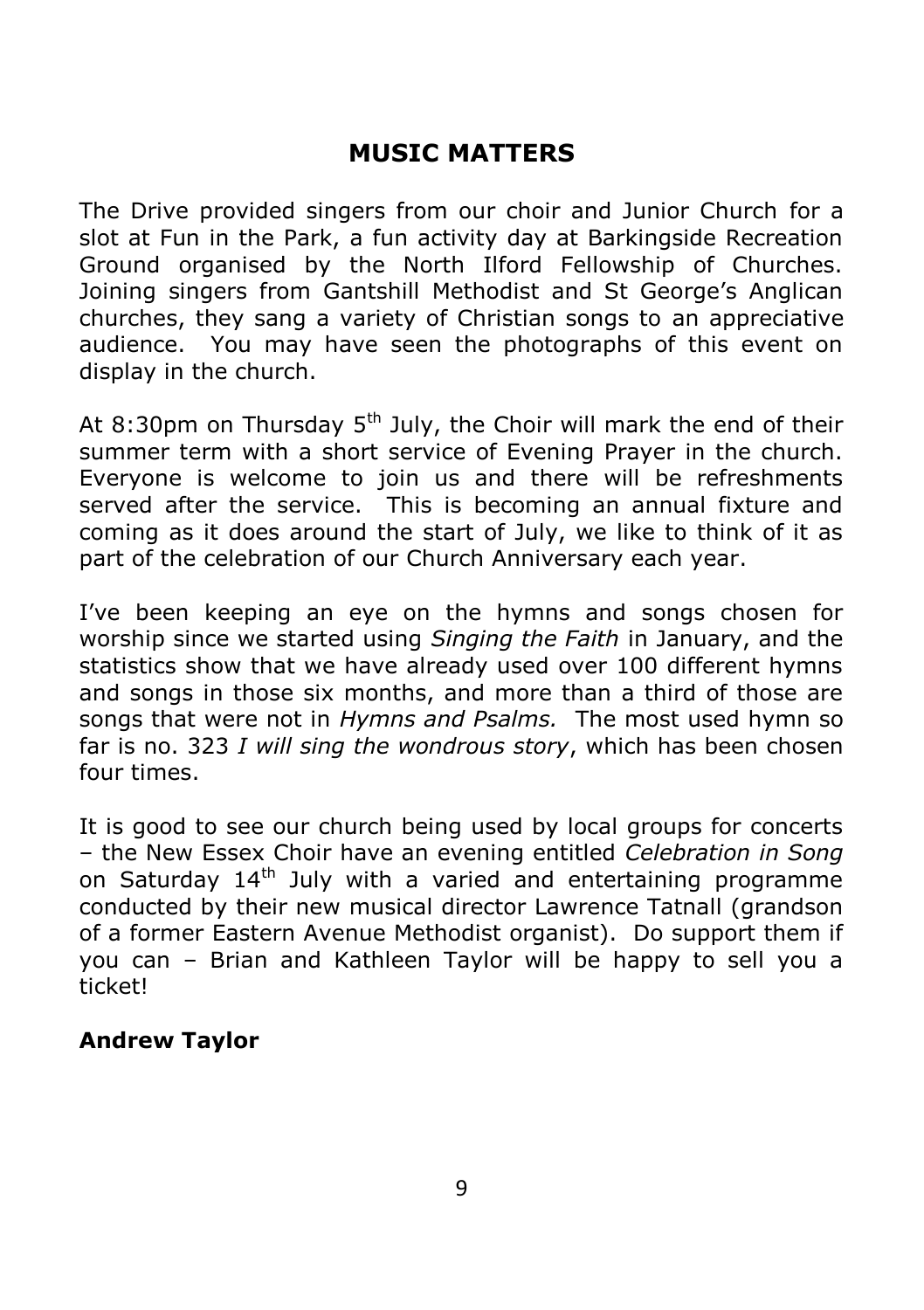## **Queen's Jubilee "Big lunch"**

On Sunday 3<sup>rd</sup> June we were all invited to attend the "bring and share" buffet at Ilford Methodist Church. (Notice on board near Drive Entrance)

Corrine and I attended this wonderful event. We arrived just in time to sing the National Anthem (2 verses) Calmeta Claxton had asked several people to talk of their experiences of meeting or seeing the Queen.

Meanwhile pictures of flage of Commonwealth Nations appeared on the screen. Young people read poems and prayers.

The church was decorated with red, white and blue flowers, ribbons, flags and bunting. There were pictures of The Queen. Some people wore red, white and blue.

After the service we went to the back of the church for the buffet.

I was grateful to be participating in an indoor event when so many gallant souls braved the elements for their street parties.

If plans go ahead for the Ilford church, it sounds as if we shall all be sentenced to endure a street party in the future Ilford Methodist church.

Many thanks for inviting us to your celebration. **Susan Ruckes.**

There was also a short quiz about the Royal Family and main events in the Queen's life and reign. Three of us including Susan and myself were joint winners. The final tie break question was answered first by a member of the Ilford Methodist church. She received a lovely bone china cup and saucer as her prize. **Corinne Smith.**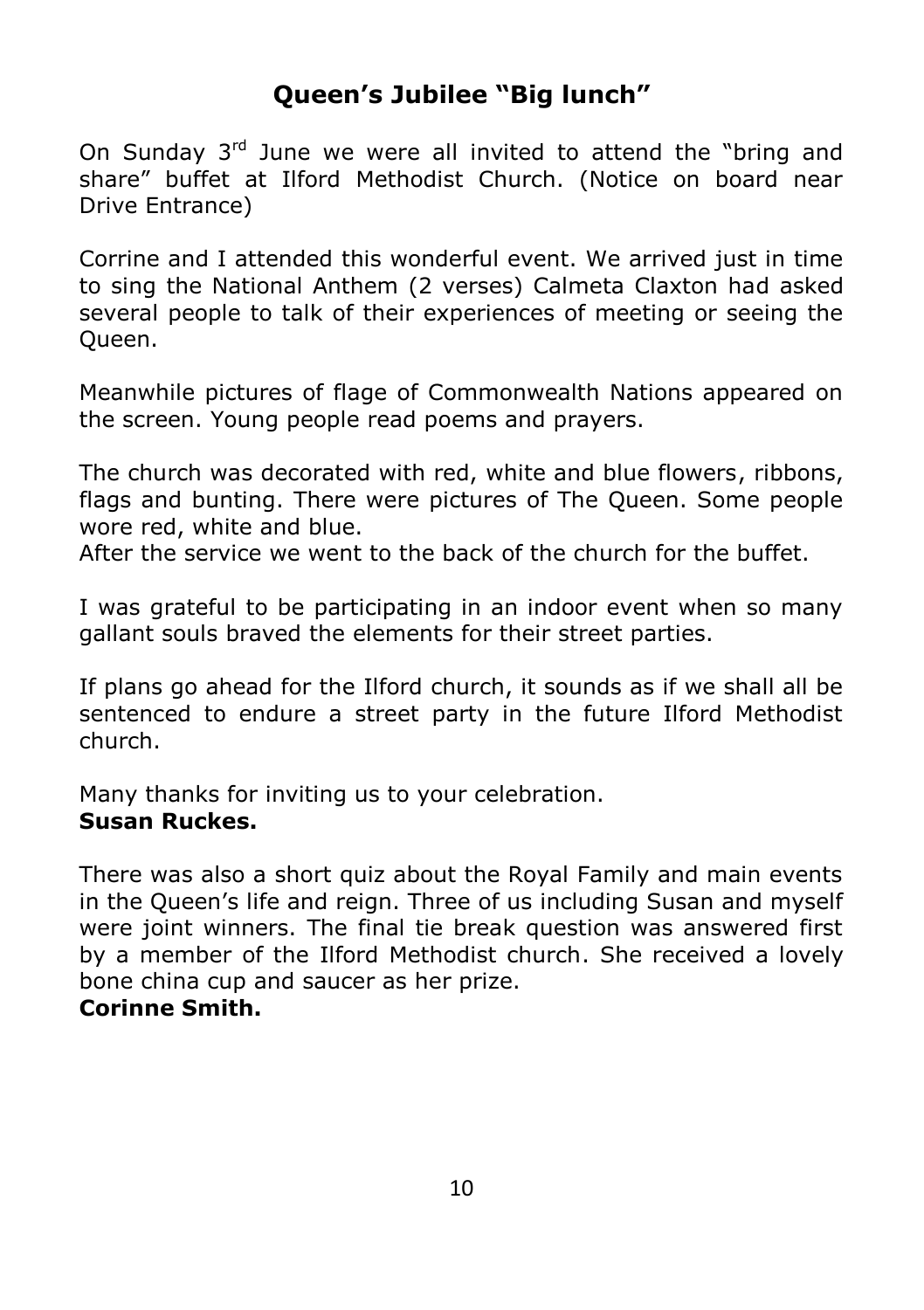#### **A Little Girl's Prayer**

*[Helen Roseveare, a doctor missionary from England to Zaire, Africa, told this as it happened to her in Africa].*

One night I had worked hard to help a mother in the labour ward; but in spite of all we could do she died leaving us with a tiny premature baby and a crying two-year-old daughter. We would have difficulty keeping the baby alive, as we had no incubator (no electricity) and no special feeding facilities. Although we lived on the equator, nights were often chilly with treacherous drafts.

One student midwife went for the box we had for such babies and the cotton wool the baby would be wrapped in. Another went to stoke up the fire and fill a hot water bottle. Then she came back shortly in distress to tell me that in filling the bottle, it had burst. "And it is our last hot water bottle!" she exclaimed. As in the West "it is no good crying over spilled milk", so in Central Africa it might be considered "no good crying over burst water bottles". They do not grow on trees, and there are no chemists down forest pathways.

"All right," I said, "Put the baby as near the fire as you safely can; sleep between the baby and the door to keep it free from drafts. Your job is to keep the baby warm." The following noon, as I did most days, I went to have prayers with any of the orphanage children who chose to gather with me.

I gave the youngsters various suggestions of things to pray about and told them about the tiny baby.

I explained our problem about keeping the baby warm enough, mentioning the hot water bottle.

The baby could so easily die if it got chills. I also told them of the two-year-old sister, crying because her mother had died.

During the prayer time, one ten-year-old girl, Ruth, prayed with the usual blunt conciseness of our African children. "Please, God," she prayed, "send us a water bottle. It'll be no good tomorrow, God, as the baby'll be dead, so please send it this afternoon." While I gasped inwardly at the audacity of the prayer, she added by way of corollary, "And while You are about it, would You please send a dolly for the little girl so she'll know You really love her?" As often with children's prayers, I was put on the spot. Could I honestly say,"Amen"? I just did not believe that God could do this. Oh, yes, I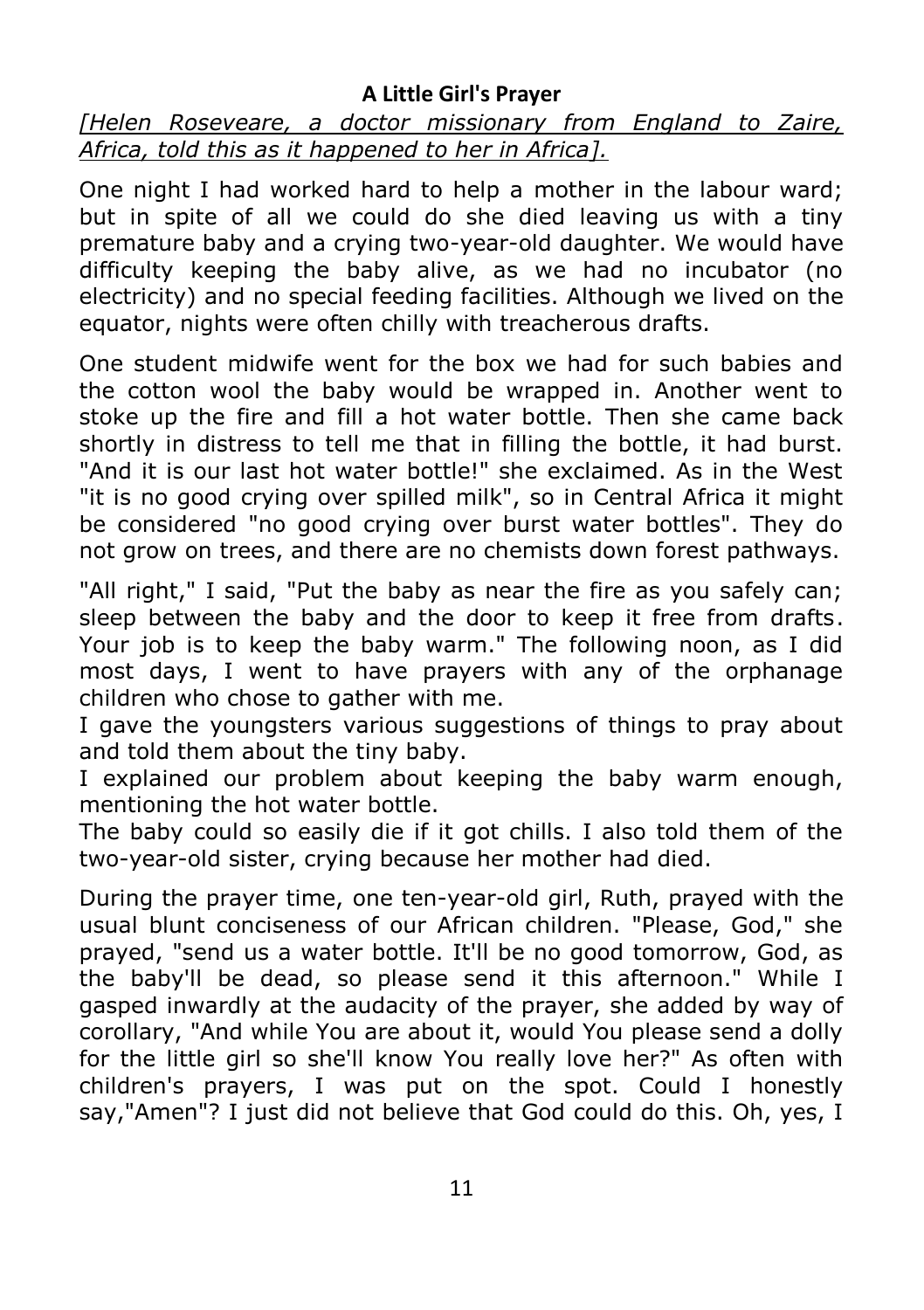know that He can do everything. The Bible says so. But there are limits, aren't there?

The only way God could answer this particular prayer would be by sending me a parcel from England. I had been in Africa for almost four years at that time, and I had never, ever received a parcel from home. Anyway, if anyone did send me a parcel, who would put in a hot water bottle? I lived on the equator!

Halfway through the afternoon, while I was teaching in the nurses' training school, a message was sent that there was a car at my front door. By the time I reached home, the car had gone, but there, on the verandah, was a large twenty-two pound parcel! I felt tears pricking my eyes. I could not open the parcel alone, so I sent for the orphanage children. Together we pulled off the string, carefully undoing each knot. We folded the paper, taking care not to tear it unduly. Excitement was mounting. Some thirty or forty pairs of eyes were focused on the large cardboard box. From the top, I lifted out brightly coloured, knitted jerseys. Eyes sparkled as I gave them out. Then there were the knitted bandages for the leprosy patients, and the children looked a little bored. Then came a box of mixed raisins and sultanas - that would make a nice batch of buns for the weekend. Then, as I put my hand in again, I felt the  $\ldots$ could it really be? I grasped it and pulled it out - yes! A brand-new, rubber hot water bottle! I cried. I had not asked God to send it; I had not truly believed that He could. Ruth was in the front row of the children. She rushed forward, crying out, "If God has sent the bottle, He must have sent the dolly, too!" Rummaging down to the bottom of the box, she pulled out the small, beautifully dressed dolly. Her eyes shone! She had never doubted! Looking up at me, she asked, "Can I go over with you, Mummy, and give this dolly to that little girl, so she'll know that Jesus really loves her?"

That parcel had been on the way for five whole months! Packed up by my former Sunday school class, whose leader had heard and obeyed God's prompting to send a hot water bottle, even to the equator. And one of the girls had put in a dolly for an African child five months before - in answer to the believing prayer of a ten-yearold to bring it "that afternoon."

#### *"Before they call, I will answer!" Isaiah 65:24* **This was submitted by Rochelle Inbakumar**.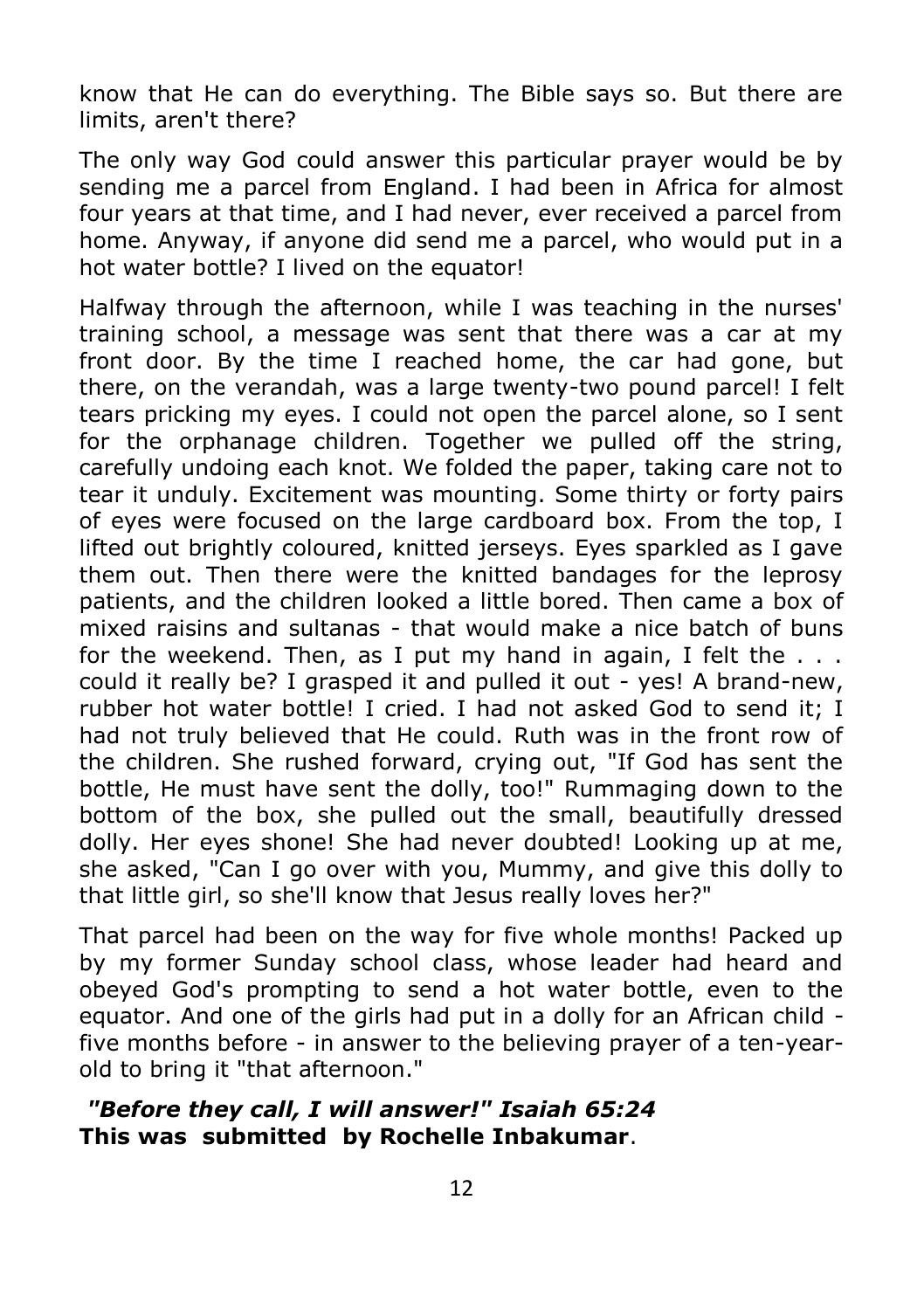## **Redbridge Faith Forum Elder Abuse Awareness Day**

Redbridge Faith Forum organised an information sharing event on Wednesday 13<sup>th</sup> June at King George Conference Centre.

The first speaker was Ramesh Verma OBE, the chief executive of the EKTA project based at the Ford centre in Manor Park. EKTA is a charity for befriending, founded in 1986 for older Asian people. EKTA means "unity" or "solidarity".

The second speaker was James Monger of age UK Redbridge. His theme was: "What can I do as an individual?" He emphasised the importance of us all working together and reporting a safeguarding concern to Redbridge Social Services stating that it is a safeguarding concern.

Both speakers have had first hand experience of dealing with elder abuse. They gave practical advice on safeguarding. Following on from Monday's "Creating a safer space" meeting at Becontree Heath Methodist Church, I was able to report on procedures to be followed by our church.

The general feeling was that we all needed to be vigilant and take the correct action if we think something is wrong.

#### **Susan Ruckes**.

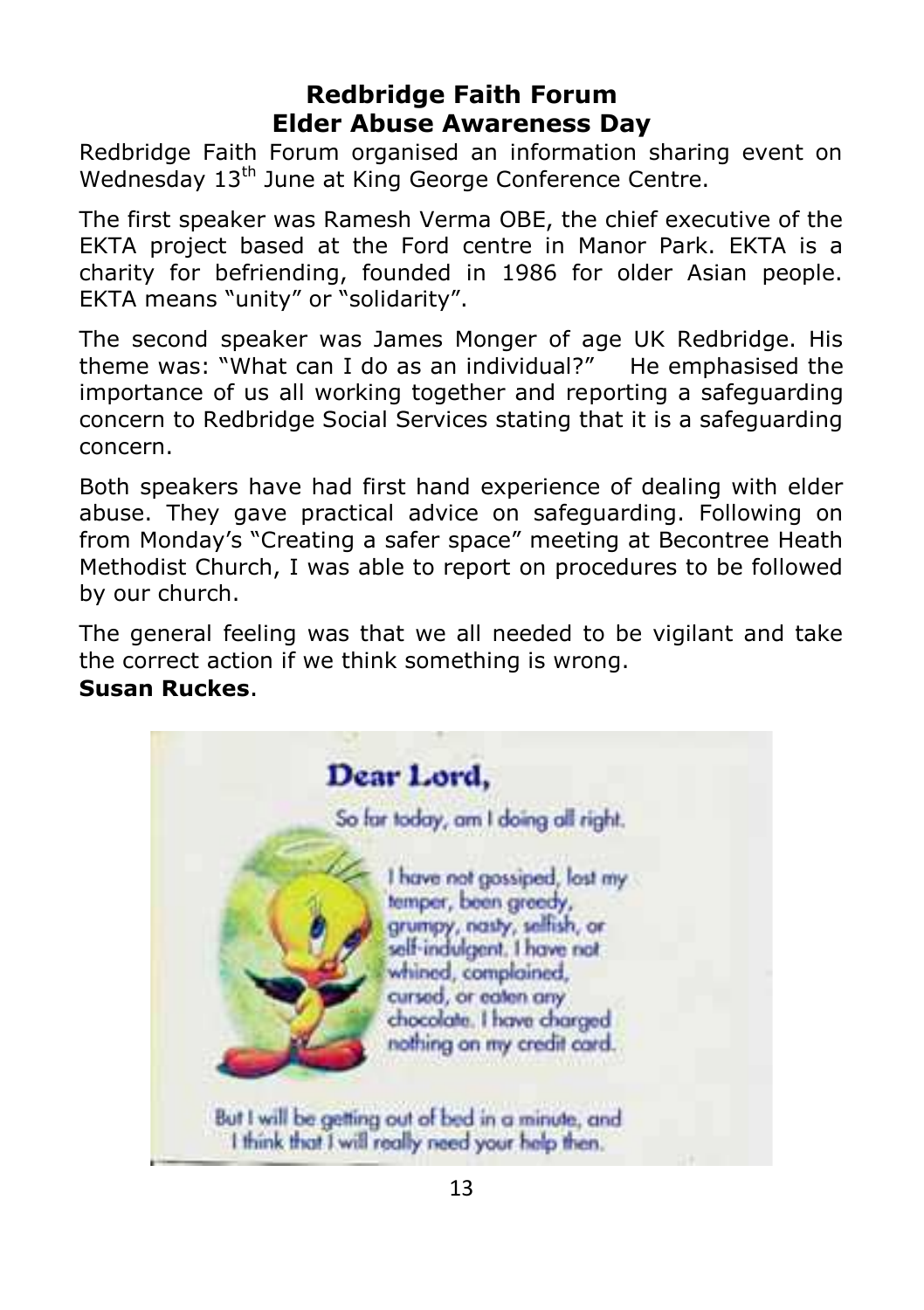## **This is a reflection by Maralyn I Fawcett – Smith**

"Have I ever really thanked you Lord for the fact that I can see a clear blue sky, a bird in flight, a child upon my knee, a sunset's glow at eventide, a cloud so full and white, the never-ending gratitude – the wondrous gift of sight."

Have I really thanked you, Lord, for the fact that I can hear a bird in song, my children laugh, a spoken word so clear, a welcome knock upon my door, rain on my window pain? It means that I am part of things and have so much to gain.

Have I really thanked you, Lord, for the fact that I can walk a country lane, a city street, meet friends and stop and talk.

To climb upon a hillside and marvel at the view? All these things are blessings, gifts sent down by you.

We walk along life's highway, and it seldom stops to say thank you, Lord, for all these gifts so dear to us each day. **Submitted by Betty Griffiths**.

## **A Happy old age.**

A little more tired at the end of the day, A little less anxious to have our own way A little less care for gain or gold A little more zest for the days of old A broader view and a saner mind A little more love for all mankind A little more love for the friends of youth A little more zeal for established truth A little more charity in our views A little less thirst for the latest news A little more leisure to sit and dream A little more real the things unseen

## **Submitted by Betty Griffiths**.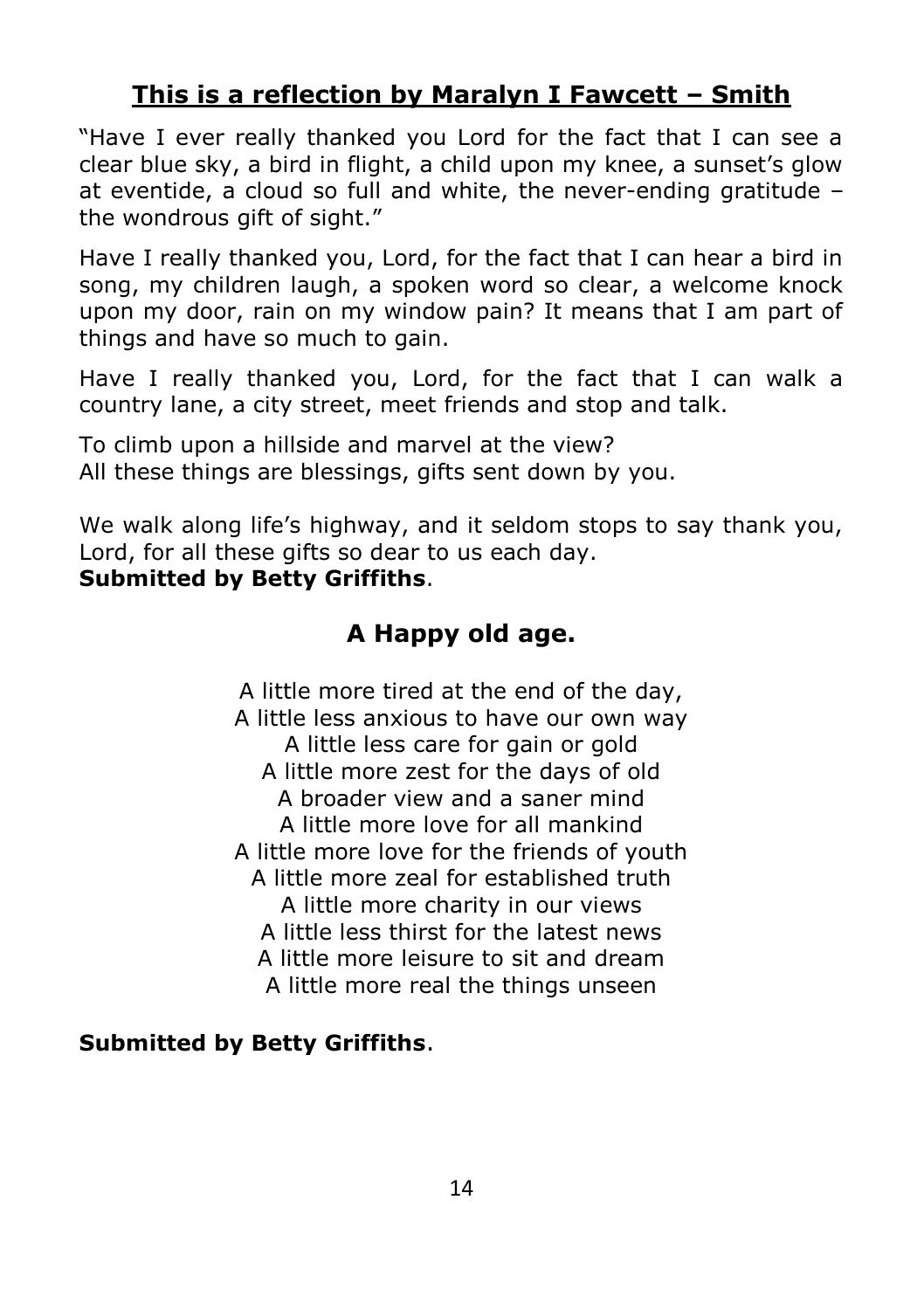## **Diary for July.**

## **Sun 1 st 10.45am Church Anniversary Led by Revd. Peter Hudson Followed by a BBQ at The Rodings.** Tue  $3^{rd}$ <br>Sat  $7^{th}$ 8.00pm Church Fellowship Sat th 10.00am Share a skill in the Church Parlour **Sun 8 th 10.45am Morning Service with holy Communion led by Revd. Bernardino Mandlate** Fri  $13<sup>th</sup>$  10.00am Coffee Morning at The Gardeners Cafe, Valentines Mansion. Sat 14<sup>th</sup> 7.30pm New Essex Choir Concert **Sun 15th 10.45am Morning Service led by Mr Geoffrey Freeman Thu 19th 8.00pm Special Church Council See Circuit Proposal paper Sun 22nd 10.45am Morning Service led by Revd. Jan Atkins** Tue 24<sup>th</sup> 1.00pm Church Lunch in the Cranbrook Room **Sun 29th 10.45am Morning Service led by Church Members**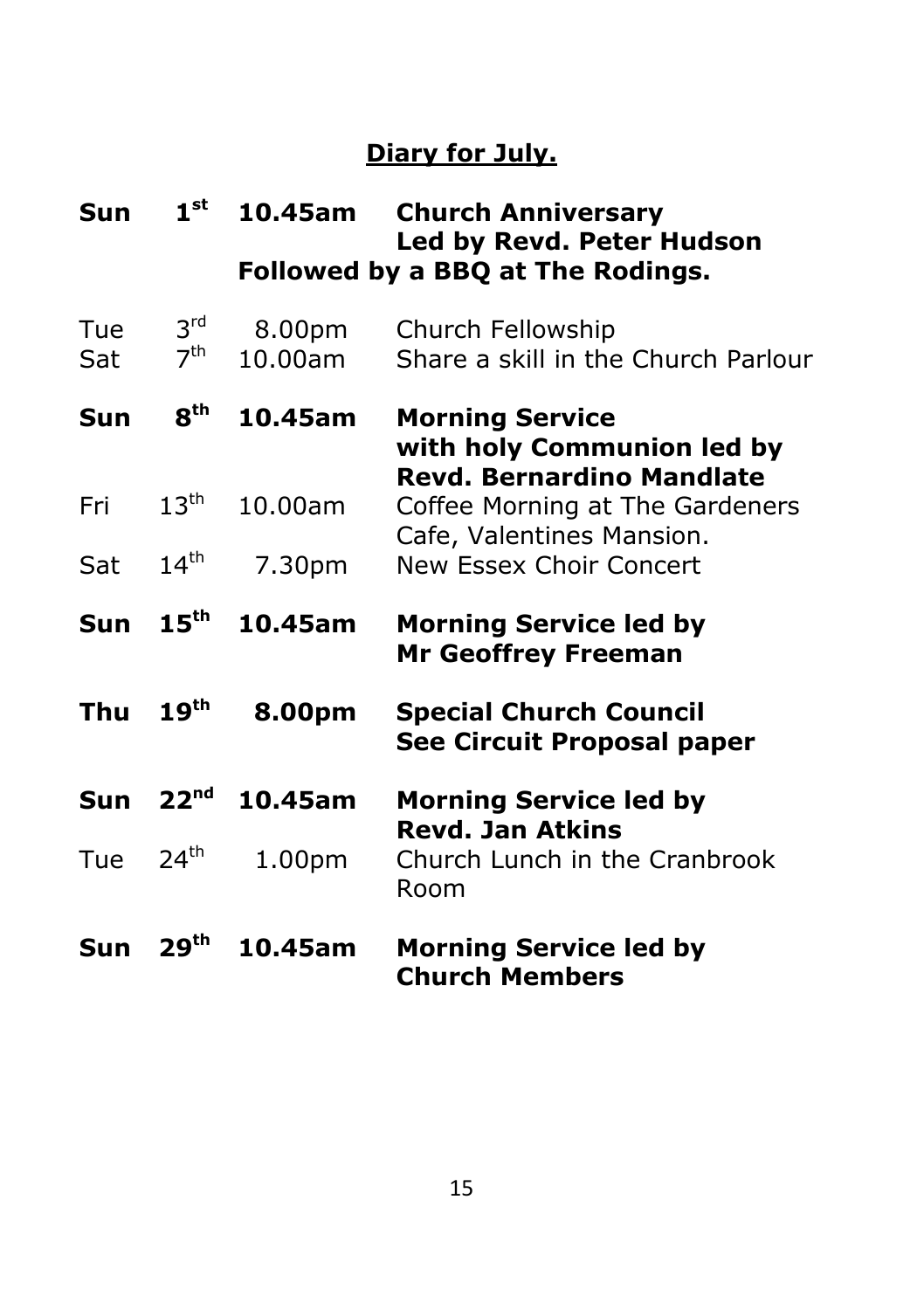## **Diary for August.**

| Sun | $\mathbf{r}^{\text{th}}$ | 10.45am            | <b>Morning Service</b><br><b>With Holy Communion Led by</b><br><b>Revd. Bernardino Mandlate</b> |
|-----|--------------------------|--------------------|-------------------------------------------------------------------------------------------------|
| Sun | $12^{th}$                | 10.45am            | <b>Morning Service led by</b><br><b>Church Members</b>                                          |
| Fri | 17 <sup>th</sup>         | 10.00am            | Coffee morning at the Gardeners<br>Cafe, Valentines Mansion.                                    |
| Sun | 19 <sup>th</sup>         | 10.45am            | <b>Morning Service led by</b><br><b>Miss Janet Tweedale</b>                                     |
| Tue | $21^{st}$                | 1.00 <sub>pm</sub> | Church Buffet in the Church hall.                                                               |
| Sun | 26 <sup>th</sup>         | 10.45am            | <b>Morning Service led by</b><br><b>The Junior Church.</b>                                      |

## **Early Warning -- A Date for your Diary**

Friday 28<sup>th</sup> September – Macmillan Coffee Morning  $\omega$  The Redbridge Social Centre

## **A Greener Drive**

Please put your waste paper, cardboard, cans and bottles. in the recycling boxes outside the hall kitchen door, where the dustbins used to be kept.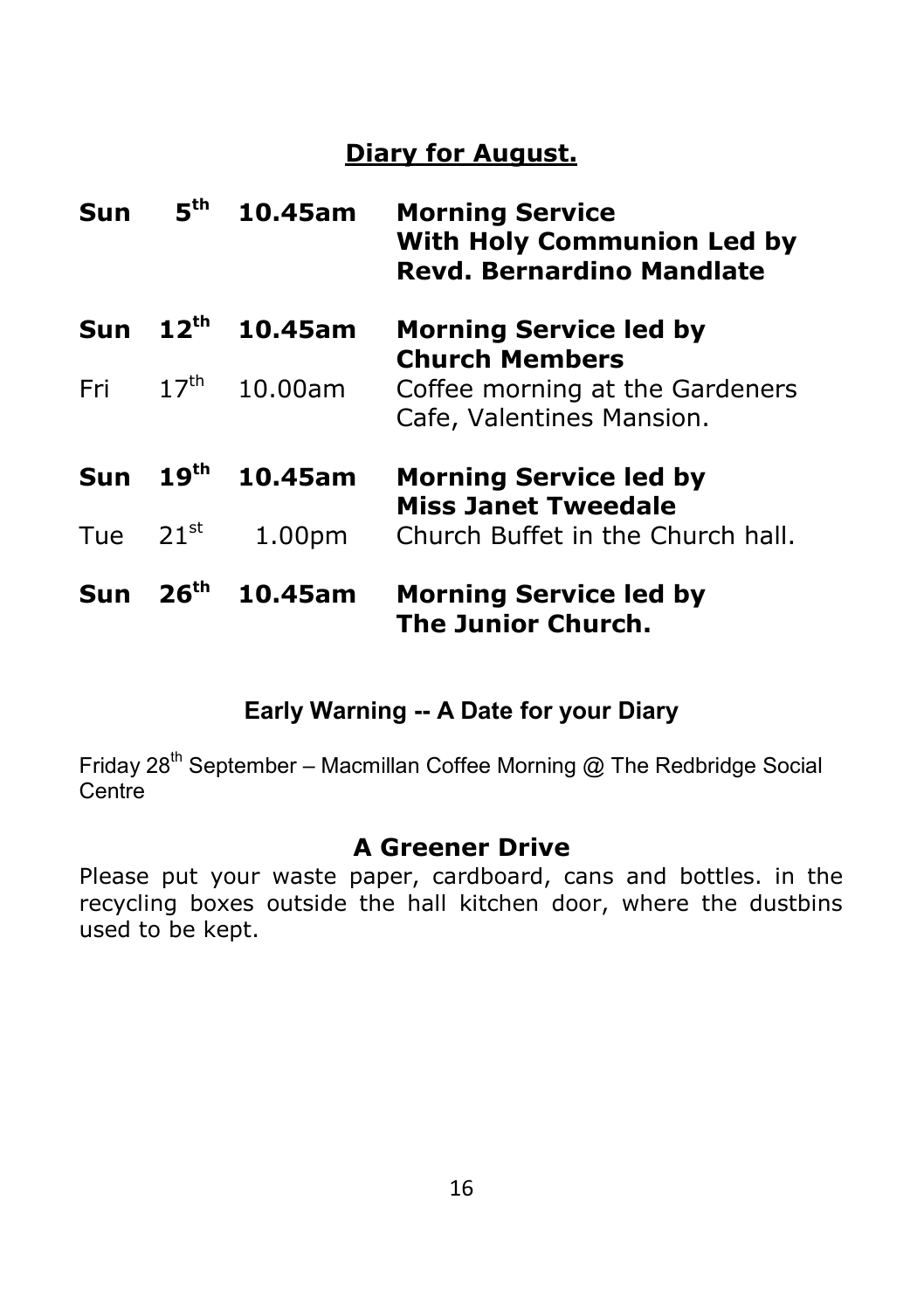## **This document will be discussed at a special church council meeting on Thursday 19th July 2012.**

## **Barking Dagenham and Ilford Methodist Circuit**

## **Proposed Circuit Policy**

Over a number of years now there have been concerns about the future viability of the Circuit and the maintenance of five Presbyters. In 2011 the decision was taken by the Circuit Meeting that in 2014 the Circuit would reduce staff to 4 Presbyters, at that time the Superintendent also stated that the reduction of staff would also have to come with a reduction of Church buildings.

The two Regrouping for Mission days held in 2011 highlighted concerns over the quality of Worship, concerns over Finance, (although we tried to avoid bringing finances in to our discussions) and a certain blindness to the realities of the situations of our ten churches.

Over recent years, although we have seen growth in the south of the Circuit we have seen continued decline in the north, and overall our Membership across the Circuit has dropped to below 580, there are other Circuits in our own District with only slightly smaller memberships and only one Minister.

At the beginning of this year we were faced with the curtailment of one of our members of staff from the  $31<sup>st</sup>$  July, which has meant that the reduction of staffing will now happen from this year, also the loss of a number of Local Preachers has resulted in an ever growing gap between preachers and appointments on the plan, the changing of Worship times in two churches has been useful but has not solved the problem.

It is obvious to the leadership team that firm decisions must now be taken to reshape the circuit, to reduce the number of Church buildings and ensure that our resources are best utilised. With that in mind the following is now proposed: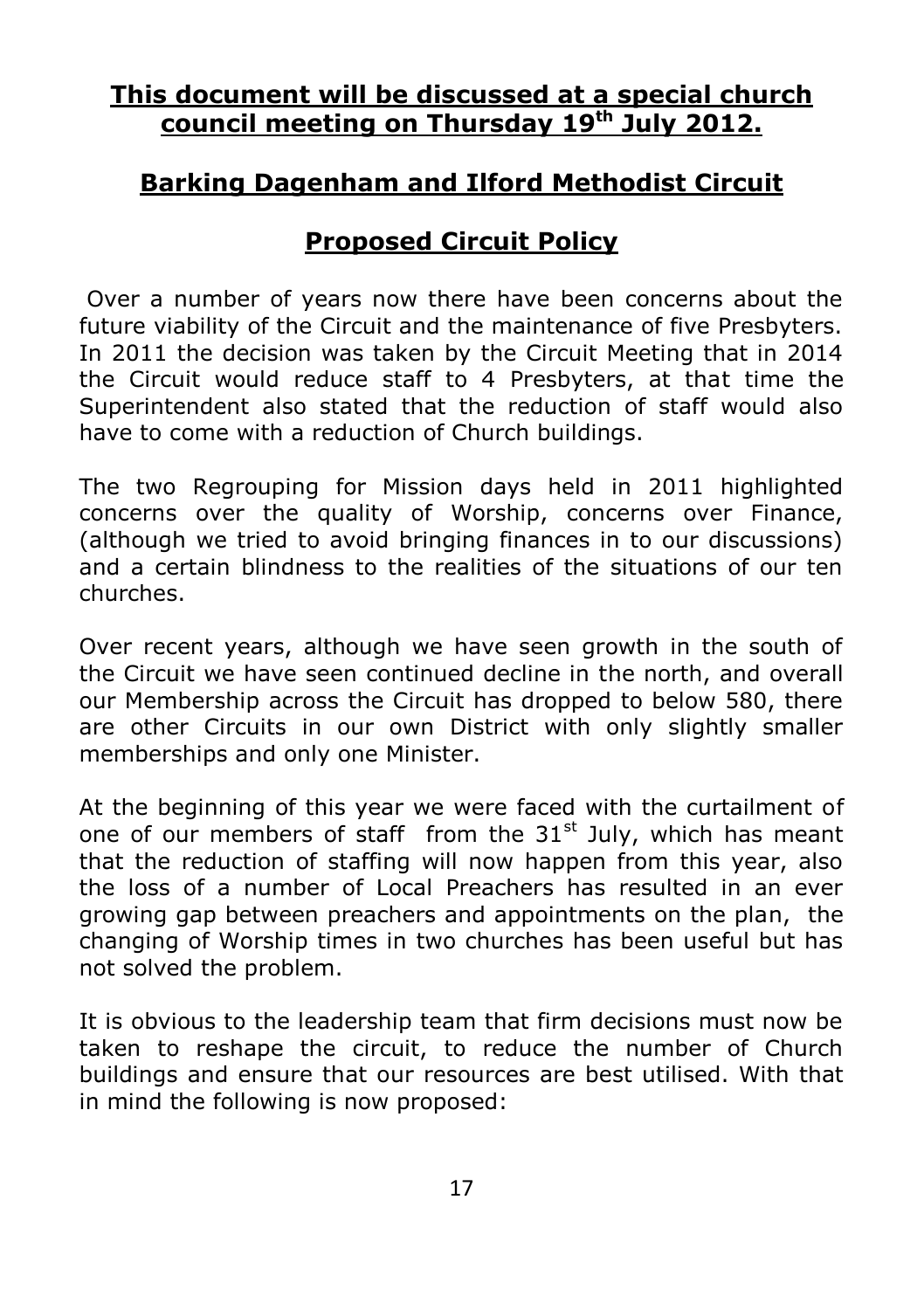**Step 1.** From the 1<sup>st</sup> August 2012 Rev Jan Tate will take over Pastoral responsibility for Beacontree Heath. Rev Steve Poole will have Pastoral responsibility for Old Dagenham and Barking Churches.

**Step 2.** From the 1<sup>st</sup> September 2013 Seven Kings and Goodmayes will merge to create a new Church on the current Goodmayes site, a new name will be chosen for this new congregation and a joint leadership team will be created during the year. A decision about the building at Seven Kings will be taken when the results of the planning application are known.

**Step 3.** From 1<sup>st</sup> September 2014 Barkingside and Gantshill will merge together, the site for the merger will be discussed between the two Church Councils and the Circuit Leadership team, but will make use of one of the current sites, the new church will have a new name possibly Wesley Methodist Church, a new joint leadership team will be created as soon as possible to oversee the uniting process.

**Step 4**. The future viability of Grangehill will be considered, in the interim, Grangehill will become a class meeting of one of its sister churches easing the leadership responsibilites of the local congregation. The freeing up of resources from the sale of properties could allow us to employ a Church Mission worker for the Grangehill estate to build a new congregation for the church.

**Step 5.** We also believe that a decision will have to be made about the future of Ilford Lane, if the building scheme cannot proceed, then the future viability of the building will need to be considered. There are concerns that the Church has a declining Membership which relies on the lease of the shops and hall space which in itself rests upon one major letting. There are concerns over future leadership within the life of the Church. Possible talks with the Vine could be reconsidered.

**Step 6**. The nurturing of new Worship leaders and Local Preacher's for the Circuit, and improvements in all area's of our worshipping lives.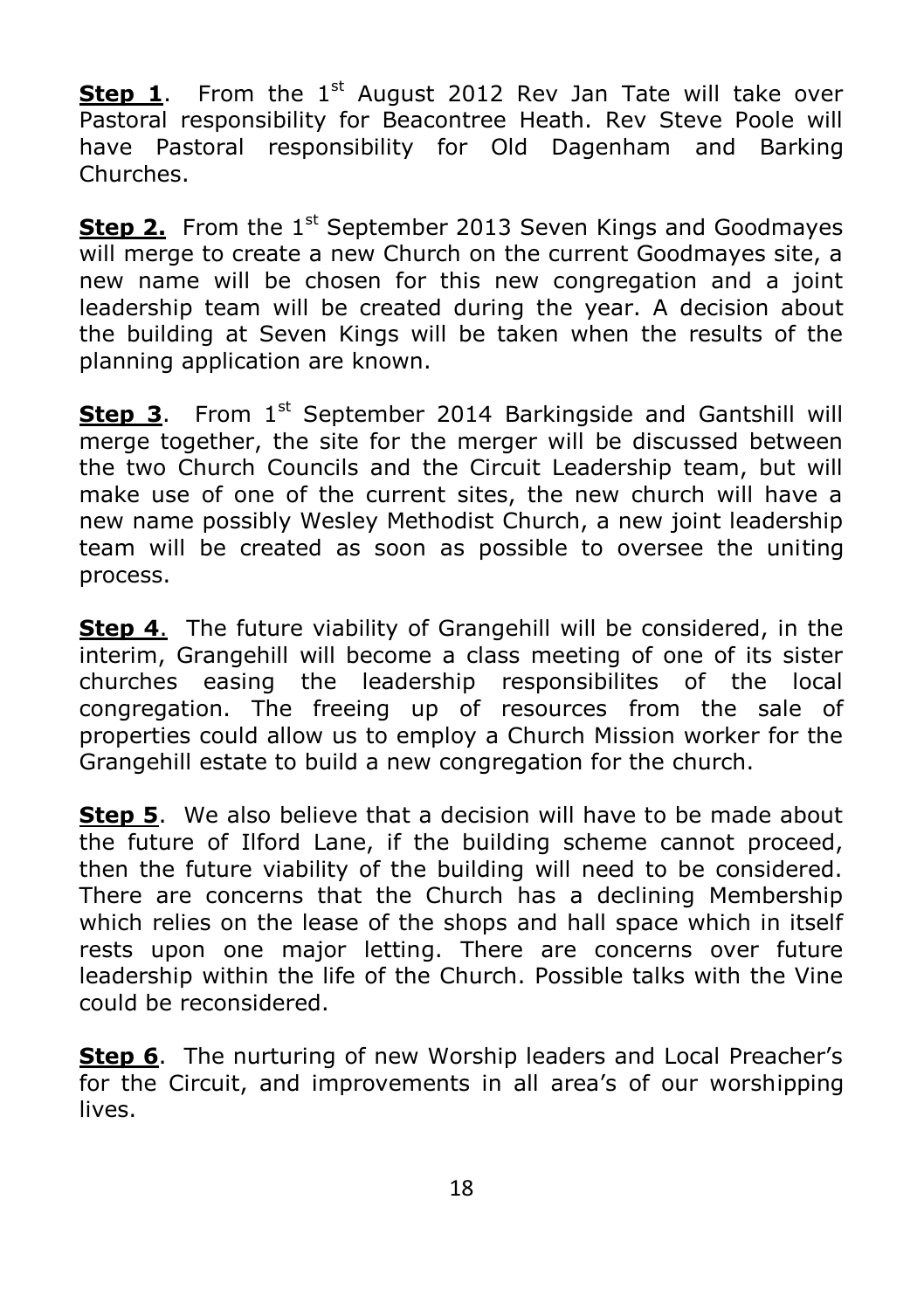**Step7.** To assist with the problems faced with filling the appointments on the Plan Churches will be asked to consider the change of Service times.

The reshaping of the Circuit must not just be seen as the reduction of Church buildings but as the way to release resources so that we focus more on the growth of our Circuit Spiritually and numerically and we ensure that the Circuit we have in the future best meets the needs of the communities we serve.

We understand that some of the decisions that we need to take will be upsetting, but we must remember that we are called to be members of the Church of Christ here on earth and that Church is not about buildings but about Worship, Service and Fellowship.

Church Councils will have an opportunity to discuss and vote on the proposals, but we do believe that this is the only way forward through which we can ease the pressure on the Plan, a reduced staff, and strengthen our resources to meet the needs of the future.

#### **Steve**